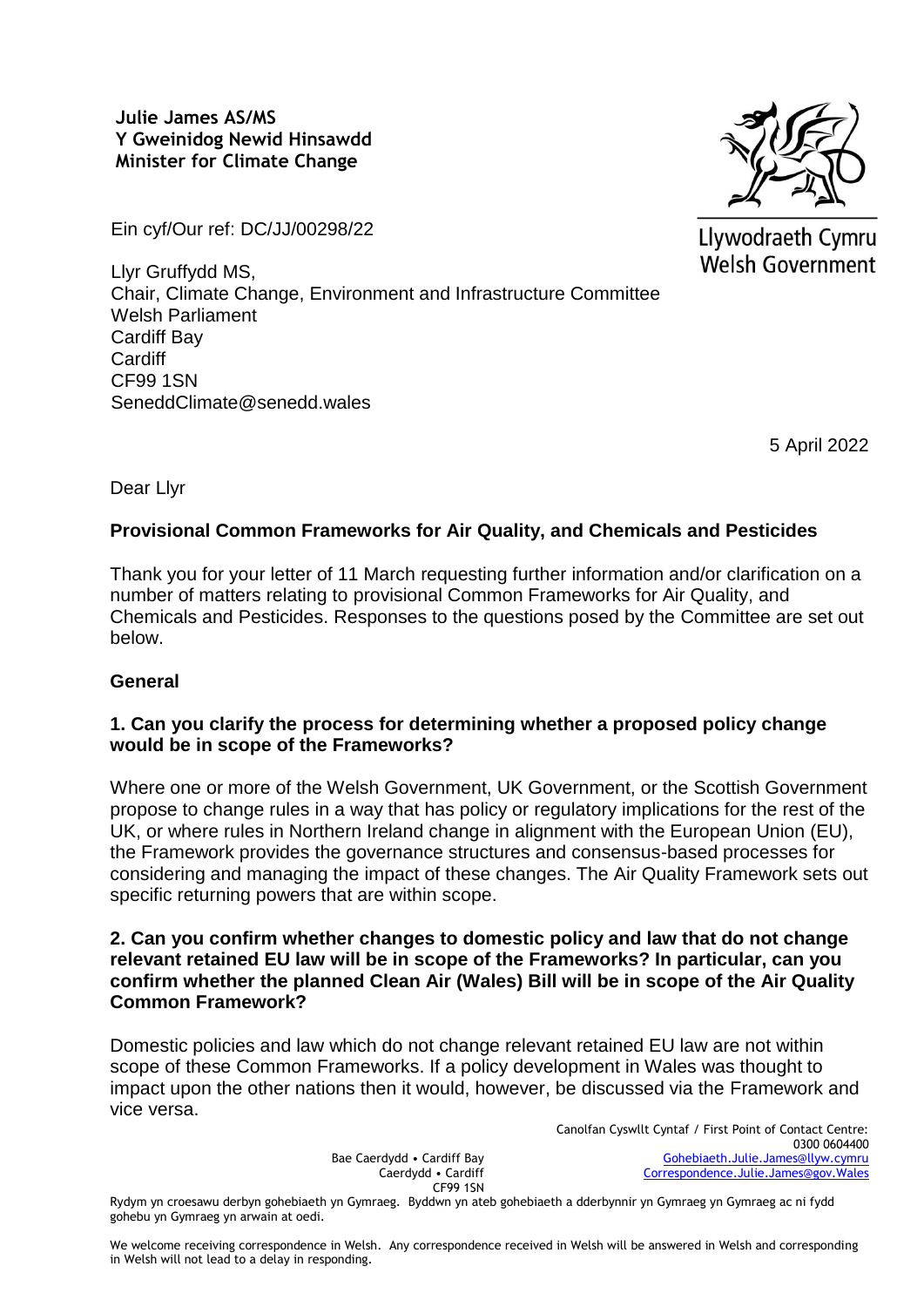The provision within the Clean Air Bill which relates to setting air quality targets (including Particulate Matter) falls within the scope of the Air Quality Common Framework. However, the power to set targets is within the executive competence of the Welsh Ministers and within legislative competence of the Senedd.

### **3. Can you confirm that the Air Quality Framework will not in any way limit the provisions you would to include in the Clean Air (Wales) Bill?**

The majority of air quality functions fall within the devolved competence of Welsh Ministers. The Framework as a whole acknowledges where executive functions are exercisable by Welsh Ministers and wholly respects the legislative competence of the Senedd. The Framework delineates where independent decision-making capabilities can be exercised in line with the statutory and executive freedom of each Government. For these reasons, the provisions contained within the Air Quality Common Framework will not have a limiting impact on the content of the Clean Air Bill.

### **4. Can you set out your understanding of the practical effects of these Frameworks on the exercise of devolved competence?**

The Frameworks do not impinge upon the ability of Welsh Government to make separate policy or legislation for Wales. Divergence in policy or legislation in devolved areas will continue to be possible, and the Frameworks will provide a more formal route for early discussion of either joint or separate policy making. However, the dispute resolution mechanism can be utilised should a government consider another government's policy to be damaging e.g. not compliant with international standards or have significant deleterious impacts in other countries.

# **Stakeholder engagement**

### **5. Can you provide a detailed explanation of how the views of stakeholders in Wales (who responded to the DEFRA consultation) have been taken into account in the development of the Frameworks? What involvement did the Welsh Government have in this process?**

Much of the returned feedback from stakeholders on the Chemicals and Pesticides provisional Framework in the initial round of engagement was policy specific rather than framework related, therefore not relevant to the development of the framework. Officials from all four nations considered the framework specific comments and jointly prepared a response document in a question and answer format. This was issued in March 2021 to the 12 industry and NGO stakeholders who returned feedback on the intergovernmental working arrangements set out in the Framework. A further stakeholder engagement exercise was launched on 3 February 2022.

On 9 December 2020, the four Governments jointly invited a wide range of stakeholders from each nation to respond with comments/views on the provisional Air Quality Common Framework. Stakeholders in Wales included the WLGA, Local Authorities, Health Boards, third sector organisations (such as Healthy Air Cymru), NRW, the National Farmers' Union and PHW. The consultation remained open until the New Year but elicited only two responses, neither of which provided substantial feedback. A further stakeholder engagement exercise was launched in early February 2022.

### **6. A summary of stakeholders' responses to the DEFRA consultation has not been published. What is your position on this, and do you consider that publishing responses would help improve transparency?**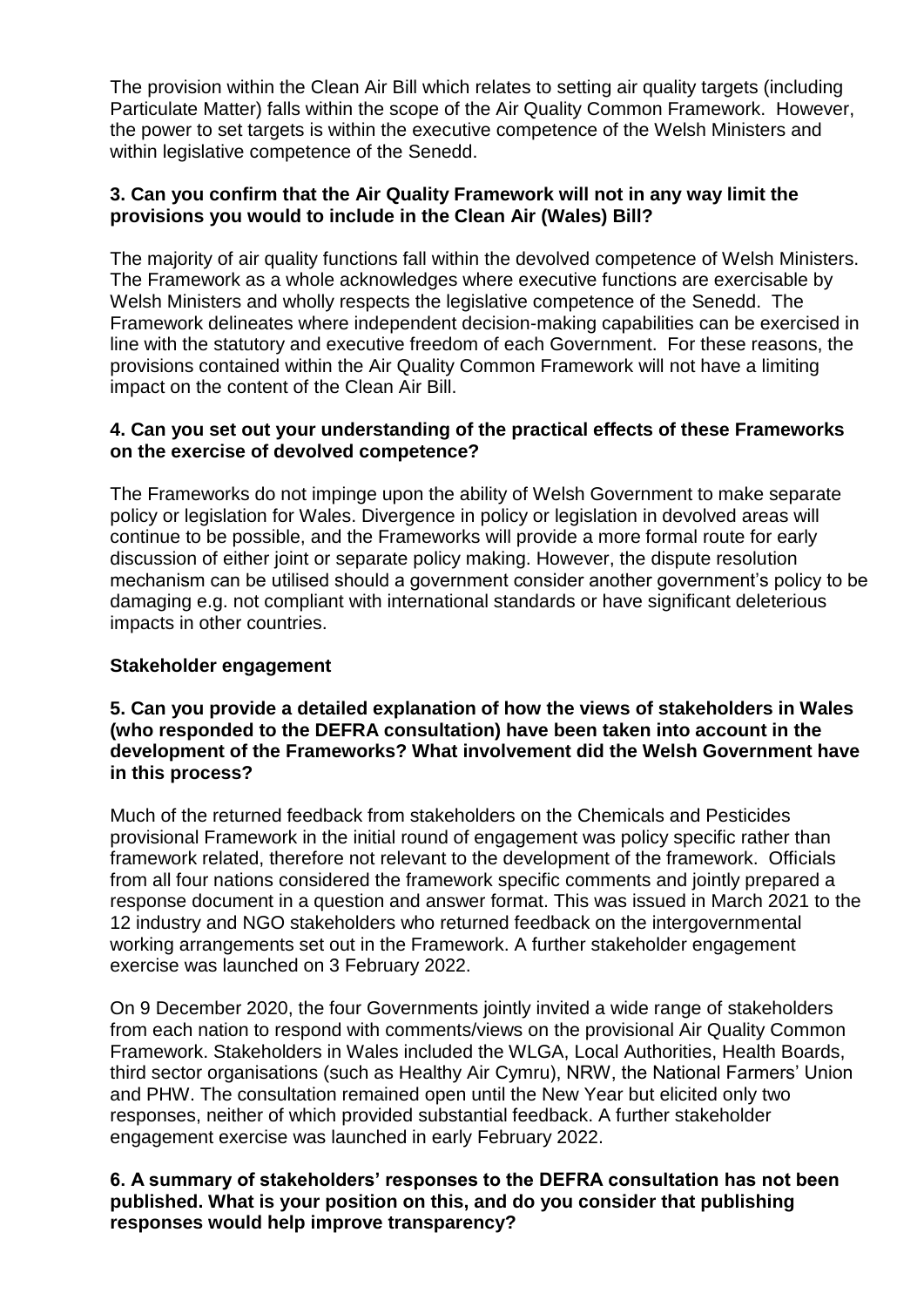We consider stakeholder responses as key to further improving the framework. Responses provided to the stakeholder engagement exercises were on a confidential basis. Any release of this date would be subject to four-government agreement and obtaining the consent of respondents.

### **7. The Frameworks provide for the governments to take joint approaches to developing law and policy. How you will ensure that this does not limit the role of the Senedd or stakeholders in Wales in shaping Welsh law and policy?**

The Frameworks require each Government to consider how any changes in their part might impact on the other three parts of the UK, and where possible agree common approaches. The Frameworks accept a common approach may not always be suitable and therefore they do not change the ability of a Government to consider and respond to individual factors and priorities. This is a welcome and necessary step to ensure open dialogue between the four nations.

The Air Quality Common Framework, for example, acknowledges the statutory and executive freedom of each Government to take different decisions for their nations. There is acknowledgement that, for the areas in scope of this framework, differences in regulation across the UK (including between GB and NI) will mean that decisions will be taken in various contexts, such as: where those decisions relate solely to matters reserved/devolved (whichever the case may be) to each Government, such decisions will be made independently by each Government in accordance with the relevant constitutional law(s). Where those decisions concern matters of mutual interest, such decisions will be made jointly while respecting the legislative and executive freedoms where they exist of each of the Governments. In these ways, the role of the Senedd, including the relevant stakeholders in Wales, in shaping future policies and laws will be guaranteed and respected.

# **Review and amendment**

**8. You told the Committee that the Senedd and external partners will have an opportunity to engage with the review process for the Frameworks.** 

- **− Is it the intention that all Parties will agree a common approach to**
- **Parliamentary engagement in the review process?**
- **− How do you envisage this will work in practice?**
- **− Why is this not reflected in the Frameworks?**

Discussions are currently underway to agree the process for the monitoring and governance of Common Frameworks following their finalisation. This includes development of a standard template for reporting to be used across all frameworks. This will be part of the recently published [Intergovernmental Relations Review](https://assets.publishing.service.gov.uk/government/uploads/system/uploads/attachment_data/file/1046083/The_Review_of_Intergovernmental_Relations.pdf) and involve the new Inter-ministerial Standing Committee (IMSC) with Ministers from the four nations.

Stakeholders will continue to be consulted on developments in policy in the usual way. The Welsh Government commits to notifying stakeholders of the upcoming review points of Common Frameworks and of any recommendations by the Senedd.

### **Dispute resolution**

**9. Can you clarify at what stage and how you will inform the Committee/the Senedd of disputes under the Frameworks?**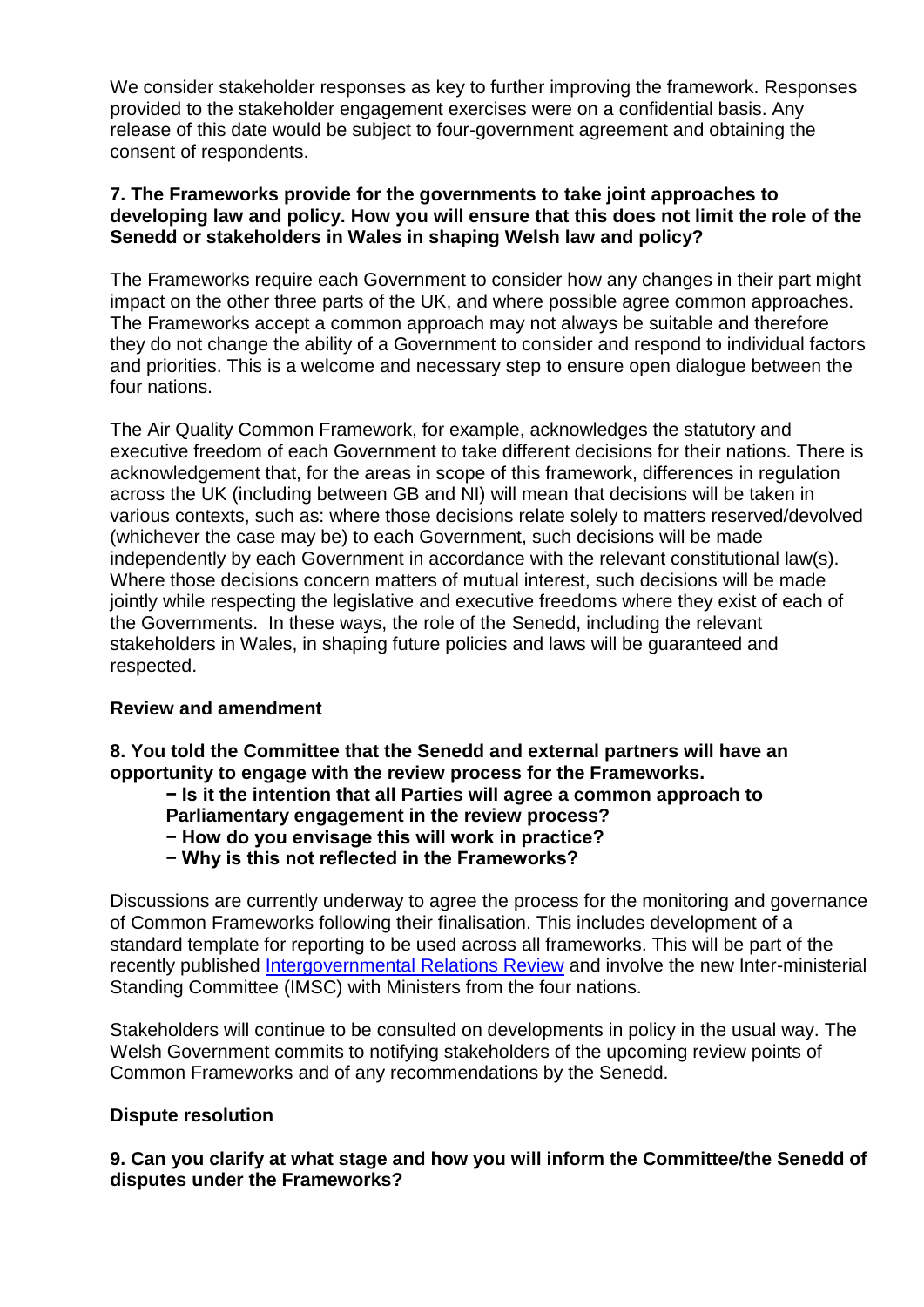The post-finalisation reporting mechanism being devised for the frameworks includes the reporting of any disputes raised under a framework.

### **UK Internal Market Act**

### **10. You said that the Frameworks would not be impacted by the UK Internal Market Act and went on to suggest that they "override" the Act. Can you provide further explanation of this?**

The presence of a Common Framework will not override the UKIMA, however the full effect of the UKIMA will not apply to certain goods specified in Schedule 1 to that Act. The Schedule describes (among other things) the cases where chemicals and pesticides are exempt, meaning the market access principles in the UKIMA will not apply in those circumstances. The presence of an exclusion already listed takes elements of this policy area out of the scope of the UKIMA.

### **Regulatory standards and Review of Retained EU Law (REUL)**

### **11. Can you confirm if the Welsh Government intends to keep pace with EU standards on chemicals and air quality?**

In relation to air quality, our policy is to maintain and, where possible, exceed EU standards. This is evidenced by our work relating to setting air quality targets, including for Particulate Matter, which will take full account of the recently published WHO Air Quality Guidelines and the latest scientific evidence.

On chemicals, the Welsh Government's aim is for UK REACH to come to provide as high a level of protection for human health and the environment in Wales as EU REACH did when we were a member state, as quickly as possible. Similarly for pesticides, the UK Government and devolved governments are committed to ensuring that existing environmental and human health standards are maintained.

### **12. How do you respond to the suggestion that the UK has not kept pace with new EU REACH regulations, and that the speed of regulation under UK REACH is slower?**

The EU REACH Regulation was drafted to work for a territory the size of the European Economic Area. The resources available to authorities under EU REACH for proposing regulatory controls on chemicals are the combined resources of the European Chemicals Agency and all EU Member States.

UK REACH came into effect in Great Britain in 2021, as a consequence of the European Union (Withdrawal) Act. The amending powers under that Act were limited and prohibited policy changes. Therefore, when UK REACH was created as a standalone system, the governments of the UK could only make those amendments necessary to make the EU Regulation legally coherent in a GB-only context. These limited amendments did not make adjustments for scale of the market to which it would now apply or scale of GB public sector resources.

The Welsh Government is determined that UK REACH should meet its core aim of providing a high level of protection of human health and the environment in Wales, just as EU REACH did. However, it will take time to make the legislation we inherited fully fit for purpose in a GB context.

The Environment Act 2021 contains amending powers designed to help make a chemicals regime originally designed for the European Union function effectively at the scale of Great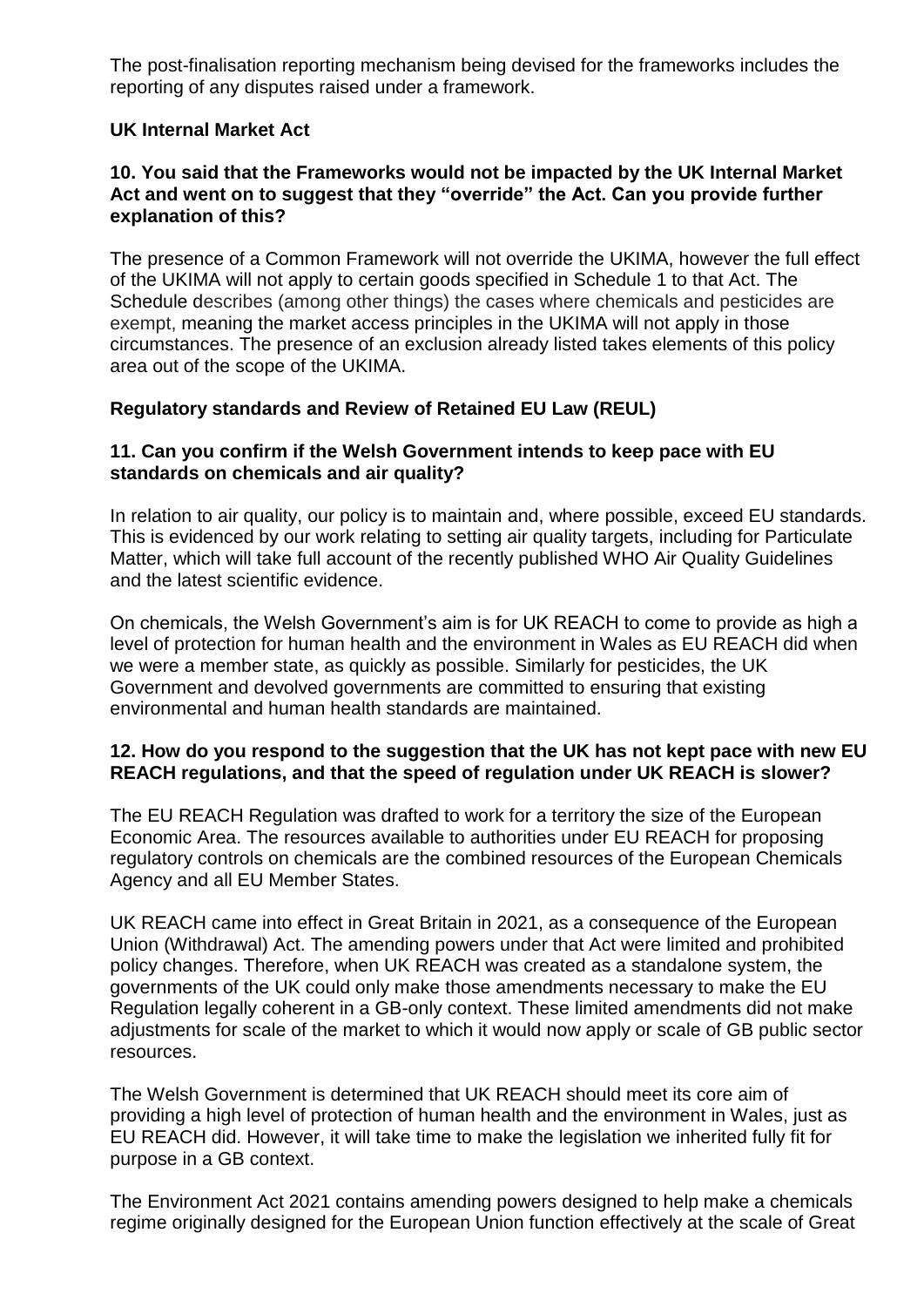Britain. All parties to the Common Framework are continuing discussions on how best to utilise those powers to make UK REACH work better.

### **13. The EU is in the process of revising REACH as part of its new Chemicals Strategy for Sustainability. What plans does the Welsh Government and/or the four nations have to do the same?**

We are working with the other administrations under the Common Framework to prioritise improvements to UK REACH, focusing first on areas most in need of attention in a GB context following EU Exit.

#### **14. How do you respond to concerns that regulatory standards in the UK are likely to be lower than in the EU, at least in the early phases of the UK REACH programme? What are the implications of this?**

During EU Exit negotiations, the Welsh Government called for continued UK membership of the European Chemicals Agency and dynamic alignment with EU REACH, but this position was not supported by the UK Government. We have inherited a system that requires authorities in Great Britain to follow processes designed for the EU to reach regulatory decisions in Great Britain, with only a fraction of the EU's resources to take that work forward. We are working with the other administrations to seek improvements to the legislation we inherited, with the aim of making those processes more efficient in GB going forward. In some instances, this may involve applying information coming out of EU REACH in a different way for a GB context.

Until then, the UK's limited regulatory resources are being focused quite rightly on reaching conclusions for those chemicals that are considered to pose the greatest risks in Great Britain.

### **15. You said that any proposals for deregulation in England arising from the UK Government's Review of Retained EU Law would be discussed through the Frameworks. You suggested that the Frameworks offer protection from the UK Government imposing deregulation in Wales (or the other devolved nations). Can you provide further explanation of this?**

We are still at an early stage of the Review of Retained EU Law (REUL). The process of potential divergence and clarification is being sought. The UK Government has clearly stated that it is committed in the REUL process to the '*proper use of Common Frameworks and will not seek to make changes to retained EU law within Common Frameworks without following the ministerially agreed processes in each framework'.*

### **International obligations**

### **16. You said that the Welsh Government has asked for a seat at some international groups. Can you provide a list of these groups to aid the Committee's understanding of the potential opportunities afforded to the Welsh Government by the Frameworks?**

The Frameworks are not intended as tools to influence international policy. However, we expect Common Frameworks policy teams will assert Welsh interests in these areas through the Frameworks groups. The development of Frameworks has increased the scope for interaction between the relevant policy teams of the four Governments.

In relation to the UK-EU Trade and Cooperation Agreement, we understand that where a UK-EU meeting agenda includes an item concerning implementation in an area of devolved competence, then UK Government should facilitate devolved government attendance of a